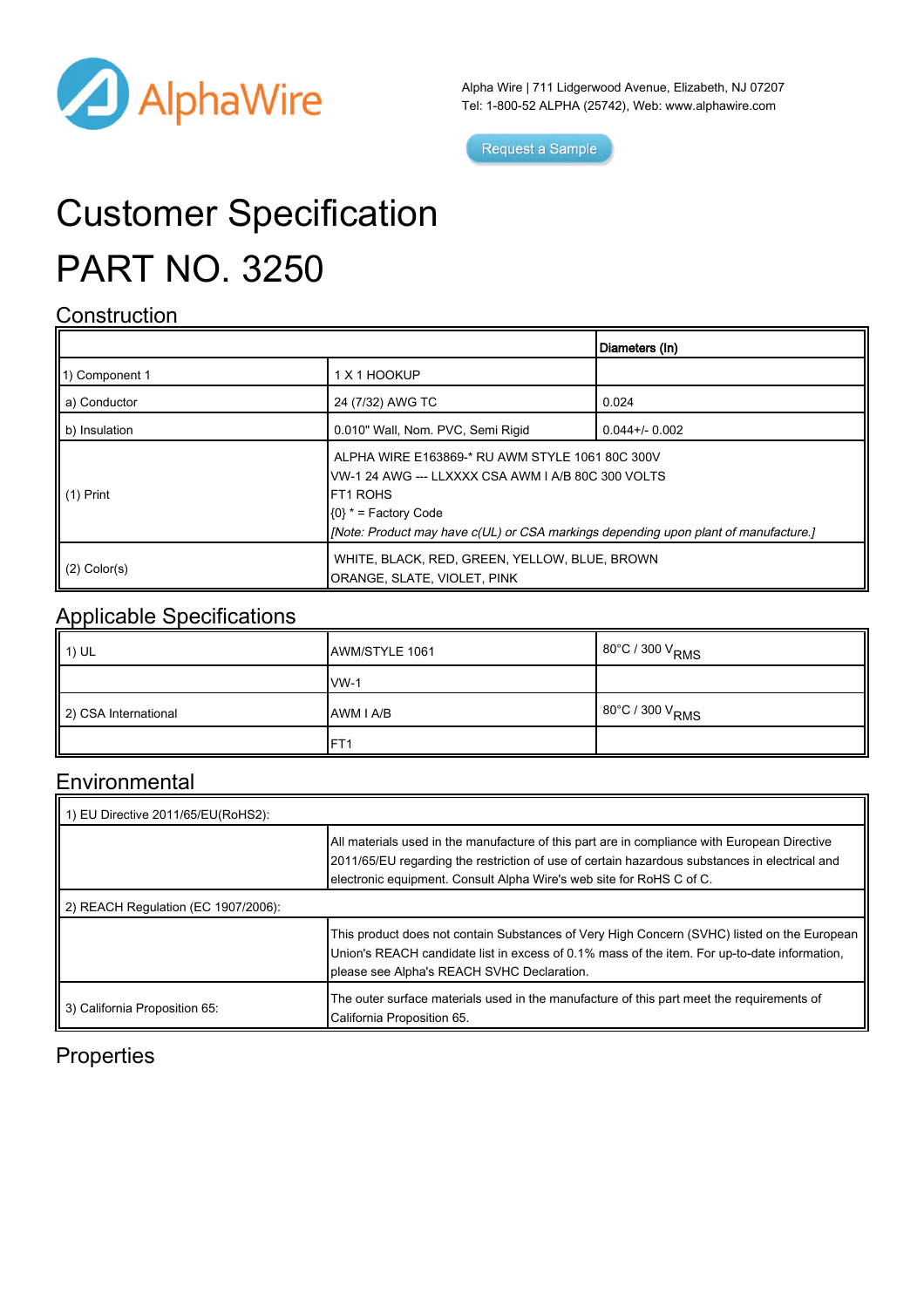| Physical & Mechanical Properties |                                 |  |
|----------------------------------|---------------------------------|--|
| 1) Temperature Range             | $-10$ to $80^{\circ}$ C         |  |
| 2) Bend Radius                   | 10X Cable Diameter              |  |
| 3) Pull Tension                  | 3.5 Lbs, Maximum                |  |
| <b>Electrical Properties</b>     | (For Engineering purposes only) |  |
| 1) Voltage Rating                | 300 V <sub>RMS</sub>            |  |
| 2) Inductance                    | 0.05 µH/ft, Nominal             |  |
| 3) Conductor DCR                 | 25 Ω/1000ft @20°C, Nominal      |  |

#### **Other**

| Packaging  | Flange x Traverse x Barrel (inches)         |
|------------|---------------------------------------------|
| a) 1000 FT | $6.5 \times 2 \times 1.9$ Continuous length |
| b) 100 FT  | 2.75 x 1 x 1.125 Continuous length          |
|            | [Spool dimensions may vary slightly]        |
| Motes:     |                                             |

 $\parallel$ a) Certain colors and put-up combinations may only be available by special order, minimums may apply.

[www.alphawire.com](http://www.alphawire.com)

Alpha Wire | 711 Lidgerwood Avenue, Elizabeth, NJ 07207 Tel: 1-800-52 ALPHA (25742)

Although Alpha Wire ("Alpha") makes every reasonable effort to ensure their accuracy at the time of publication, information and specifications described herein are subject to errors or omissions and to changes without notice, and the listing of such information and specifications does not ensure product availability.

Alpha provides the information and specifications herein on an "AS IS" basis, with no representations or warranties, whether express, statutory or implied. In no event will Alpha be liable for any damages (including consequential, indirect, incidental, special, punitive, or exemplary) whatsoever, even if Alpha had been advised of the possibility of such damages, whether in an action under contract, negligence or any other theory, arising out of or in connection with the use, or inability to use, the information or specifications described herein.

#### ALPHA WIRE - CONFIDENTIAL AND PROPRIETARY

Notice to persons receiving this document and/or technical information. This document is confidential and is the exclusive property of ALPHA WIRE, and is merely on loan and subject to recall by ALPHA WIRE at any time. By taking possession of this document, the recipient acknowledges and agrees that this document cannot be used in any manner adverse to the interests of ALPHA WIRE, and that no portion of this document may be copied or otherwise reproduced without the prior written consent of ALPHA WIRE. In the case of conflicting contractual provisions, this notice shall govern the status of this document. ©2013 ALPHA WIRE - all rights reserved.